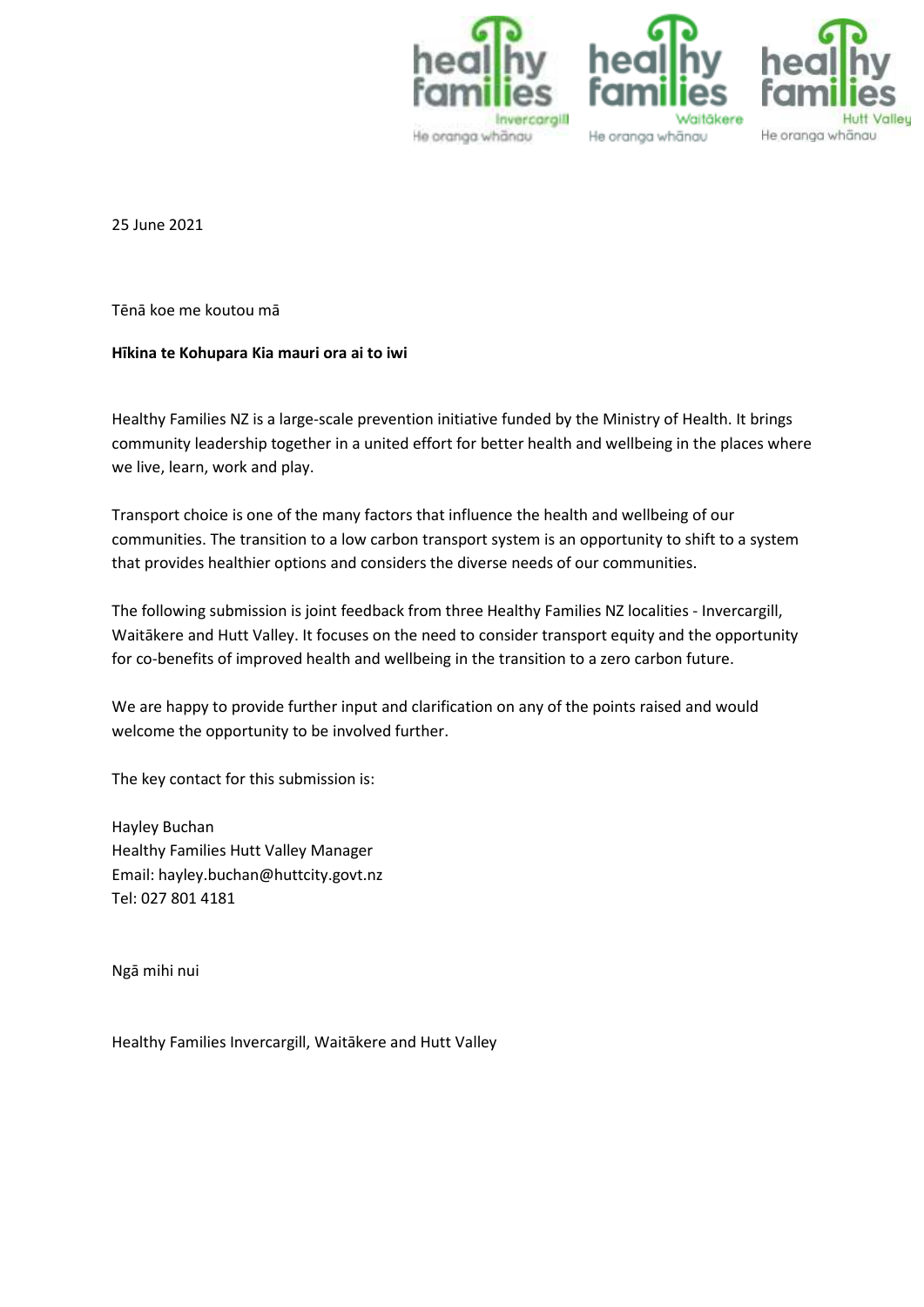#### **Introduction**

Transport choice has significant impacts on more than just our climate. It impacts the health and wellbeing of our communities. The transition to a low carbon transport system is a once in a generation opportunity to also address health and transport inequities in our society.

Streets designed for cars without focusing on other means of moving around our cities and neighbourhoods make it unattractive to use active modes of transport, even over short distances. Being active has been designed out of our day to day life. Consequently, walking and cycling make up only a small amount of mode share with most trips being taken by private vehicle.

One of the key contributors to poor health and wellbeing is the lack of physical activity in our daily lives. A World Health Organisation report ranked New Zealand as the fourteenth most inactive country out of 168 countries worldwide. An increase in physical inactivity over the decades has led to a rise in chronic diseases including obesity and diabetes which are preventable and where physical activity has an important role to play. There is also a large body of evidence that shows that physical activity reduces depression and anxiety and positively contributes to mental wellbeing. This health burden disproportionately affects our Māori and Pasifika peoples.

We therefore support the approach of Hīkina te Kohupara to focus on a **fair, equitable and inclusive** transition that addresses the immediate need to reduce emissions while improving the health and wellbeing of our communities.

### **Consultation question 1 - Do you support the principles in Hīkina te Kohupara? Are there any other considerations that should be reflected in the principles?**

Overall we support the principles set out in Hīkina te Kohupara. We have provided comments on specific principles below.

*Principle 1. The transport sector will play a lead role in meeting our 2050 net zero carbon target* 

We support this principle and appreciate the opportunity this will provide to re-shape the transport system which currently does not serve all of our people equitably.

*Principle 2. We need to focus on moving to a zero carbon transport system, rather than offsetting emissions* 

We support this principle and appreciate the opportunity this will provide to re-shape the transport system which currently does not serve all of our people equitably.

#### *Principle 3. We need to take a strategic approach to reducing transport emissions*

We support the government taking a strategic approach and prioritisation of initiatives that will have the largest impact on reducing emissions while delivering value for society through co-benefits.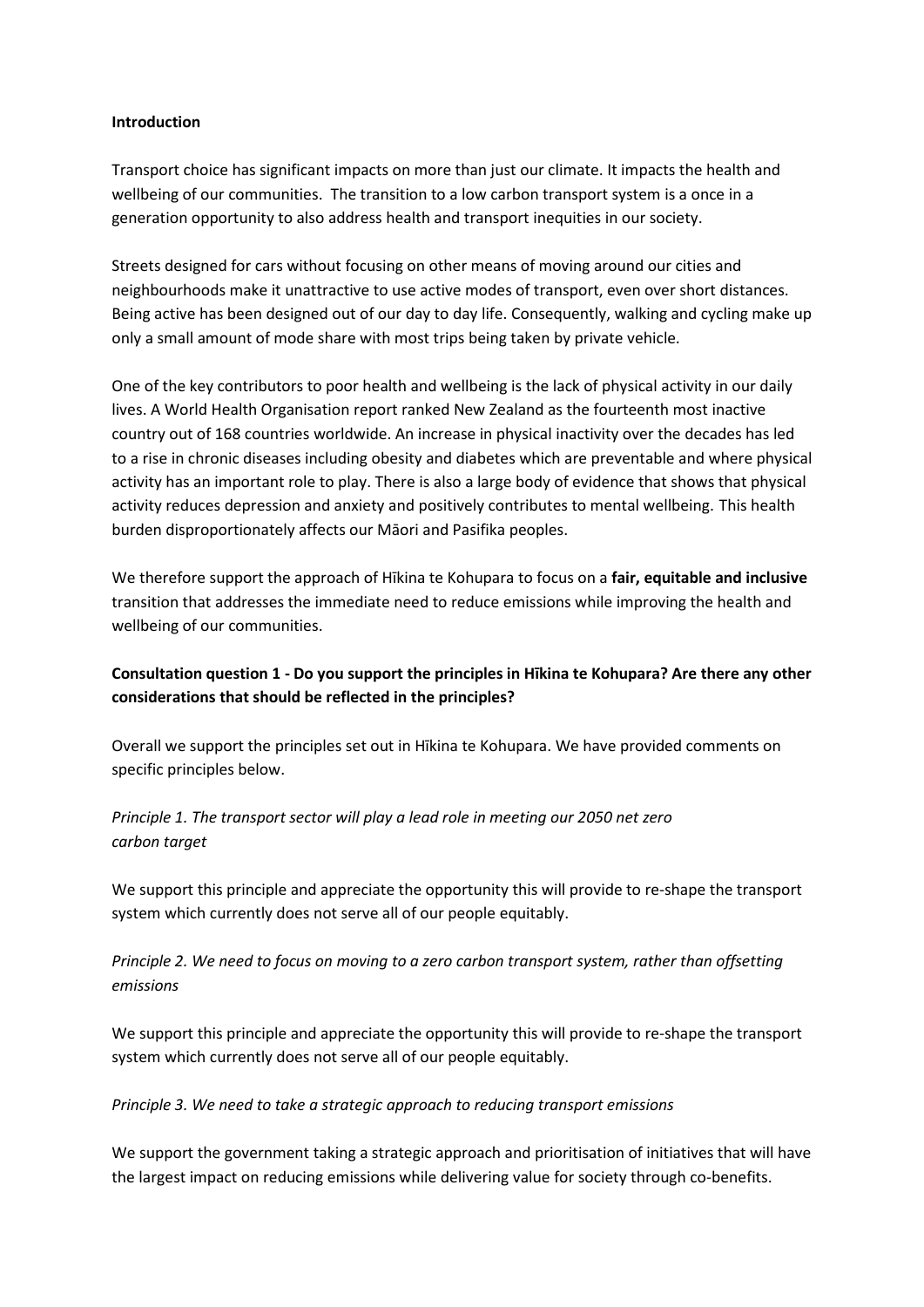Beyond strategic planning, we support and actively encourage taking a systems thinking approach. Systems thinking aims to understand the interconnected conditions that hold the status quo in place. This allows for a deeper understanding of the issues and how the system enables these to prevail. It also allows for greater appreciation and understanding of the interconnected co-benefits or unintended consequences of changes to the transport system.

Healthy Families NZ localities are currently using systems thinking approaches to enable healthy city design and active transport options and can demonstrate the value of this approach.

# *Principle 4. Co-ordinated action is required across the transport system to avoid and reduce emissions*

We agree that co-ordinated action is required from the government with iwi, community, businesses and Councils to reduce transport emissions, as outlined in principle 4.

This transition provides an opportunity for agencies to strengthen the ways of working together in the transport system. The Healthy Families NZ approach and Waka Kotahi's Innovating Streets for People Programme are good examples of how different levels of government and community can work together in a co-ordinated, collaborative way for effective outcomes.

An opportunity that should be explored for greater collaboration and co-ordination to achieve active transport outcomes is through a Regional Community of Practice alongside central government (Waka Kotahi) playing a facilitating role. A Regional Community of Practice would allow for sharing of learnings, best practice, peer support and capability development across multiple sectors and agencies as we transition our transport system.

# *Principle 5. To ensure a Just Transition we need to manage the impacts and maximise the opportunities brought about by changes to the transport system*

A Just Transition is a once in a lifetime opportunity to address the decreasing liveability of our cities and towns and address transport inequity.

An equitable transport system ensures everyone has a choice on how they travel and everyone can participate fully in those choices without barriers. Moving towards an equitable transport system requires existing inequities to be better understood, addressed and improved for those who are currently disadvantaged by the system.

Communities experiencing the highest levels of deprivation would benefit the most from greater transport choices. Transport expenditure and design that takes into consideration where the greatest need is will create the most impact. We strongly suggest making transport equity a key decision making principle for new micro-mobility projects which will support us to reach a fairer, equitable and inclusive transport system. Infrastructure spend could be prioritised where the highest levels of preventable chronic disease are in our communities.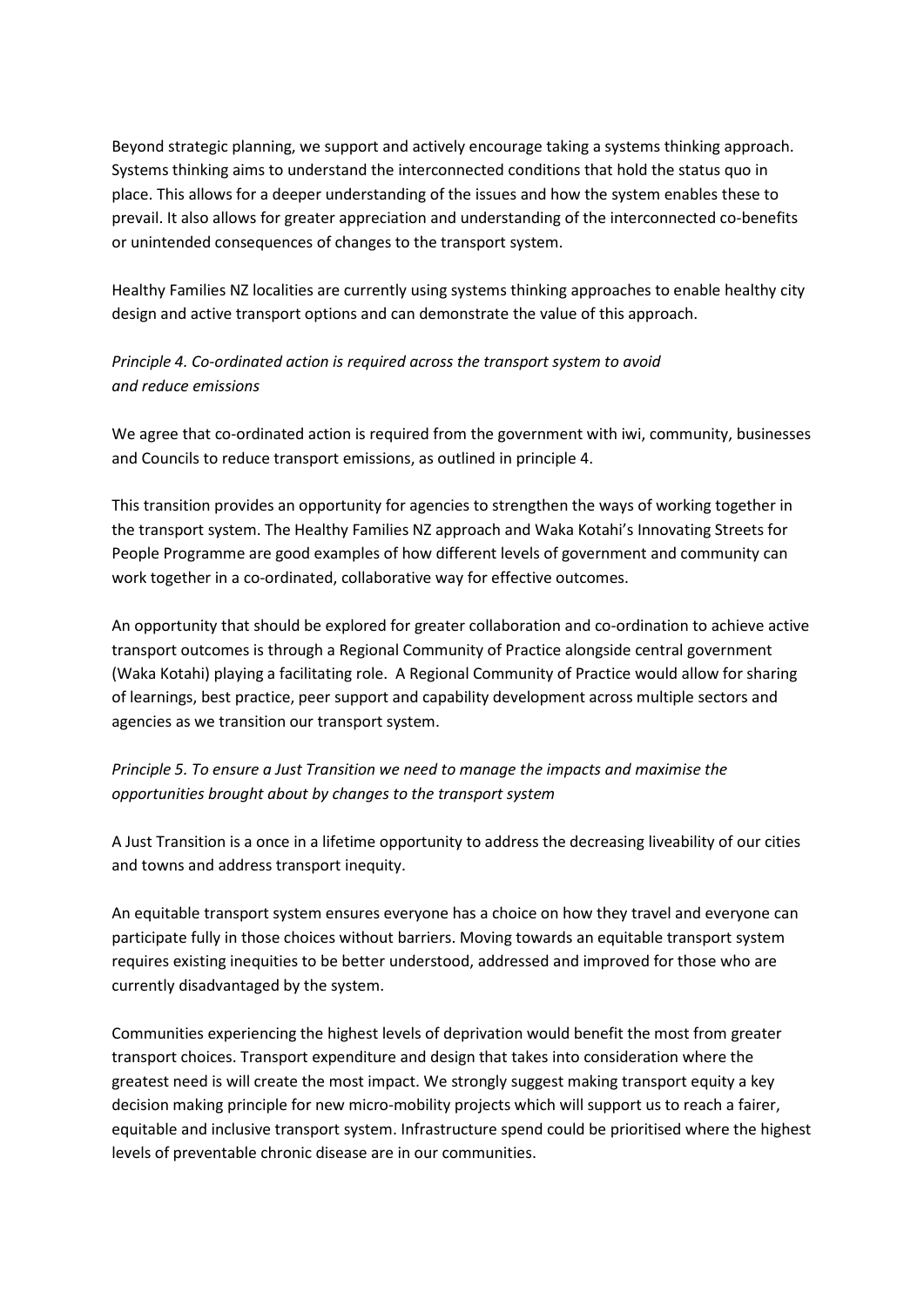Another imperative to a Just Transition is to ensure policies and infrastructure are designed to consider the diverse needs of our communities. For example, infrastructure that supports walking and cycling and micro-mobility modes should be suitable for women, children and those with limited mobility.

While we acknowledge that electric vehicles will be a critical part of the transition to a net zero carbon emissions transport system, these will not be accessible for those who are already experiencing transport inequity. Micro-mobility or public transport initiatives that reduce transport costs for those that need it most are important tools to address transport inequity while improving health and wellbeing outcomes.

*Principle 6. We need to forge a path to zero transport emissions by 2050, while recognising that there is not one way to get there* 

An adaptable response is critical to achieving an effective and efficient transition. To increase adaptability there will need to be system changes that enable more flexibility.

There are many ways that the government can forge a path to zero transport emissions. The path taken should be the one that enables our communities to thrive in the coming generations. The cobenefits in health, wellbeing and improving equity need to be adequately considered to enable informed decisions. This may require a change to the way cost/benefit ratios are undertaken with emphasis placed on comprehensive analysis of the health benefits.

Active transport delivers significantly higher co-benefits over zero emissions vehicles including to mental health. The benefits to mental health of prioritising active modes of transport should be adequately quantified and reported. This approach, if communicated effectively, will help communities to understand the benefits of the changes required.

# *Principle 7. Innovation and technologies will play an important role in reducing emissions, but people are the key to our future*

Changes in technology will shape the future of the transport system. A relatively new technology that is rapidly evolving is e-bikes and micro-mobility technology. E-bike sales, for example, are on the rise globally and may compete with new car sales.

Micro-mobility technology could result in this form of transport playing a more significant role in the transition to a zero carbon transport system that is forecasted by the Climate Change Commissions' report *'Ināia tonu nei: a low emissions future for Aotearoa'*.

There is a need to consider how we can make micro-mobility choices available to more people and systematically remove the barriers to choosing these healthier transport options for trips that are not walkable.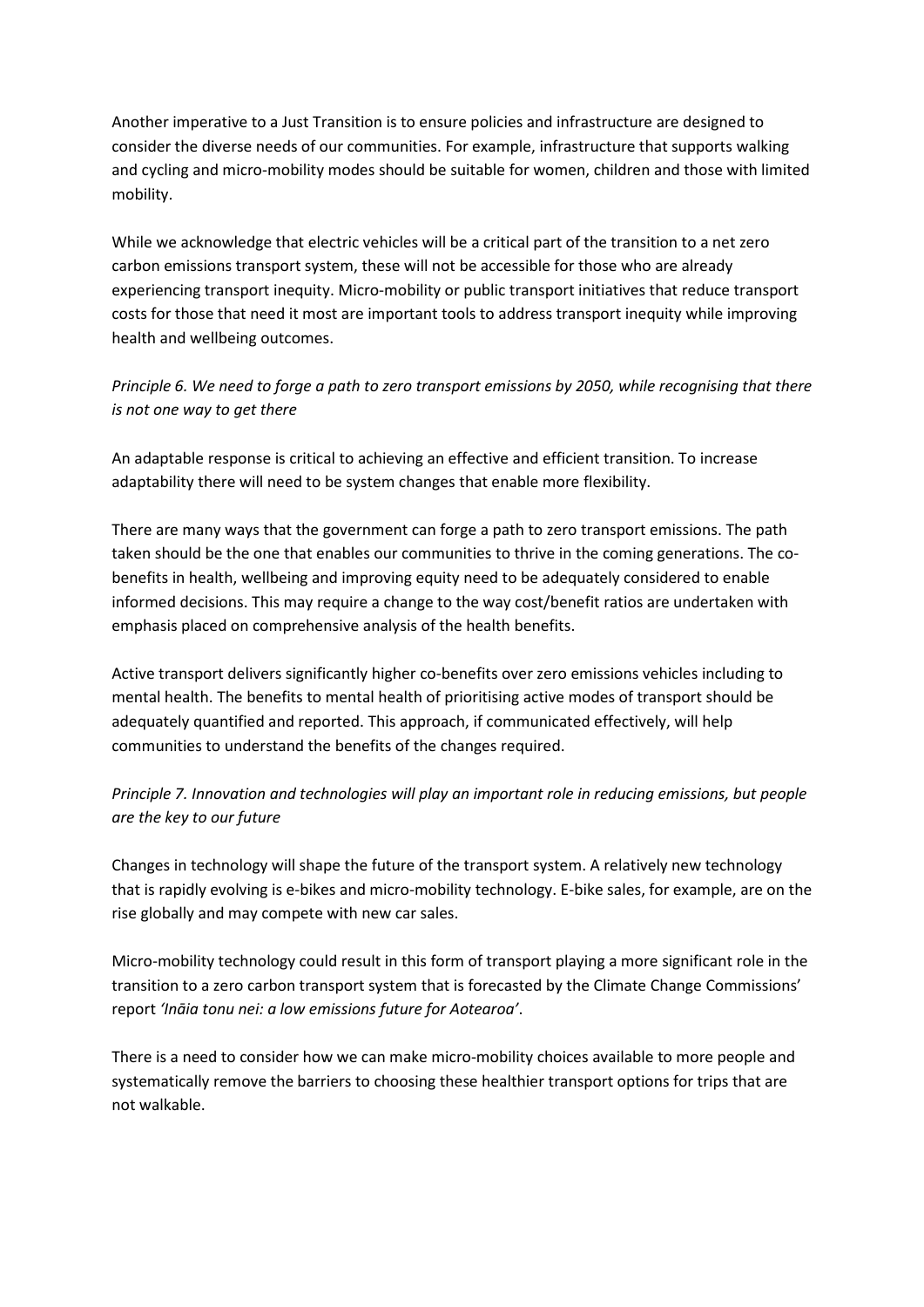# **Consultation question 2 - Is the government's role in reducing transport emissions clear? Are there other levers the government could use to reduce transport emissions?**

We support a co-ordinated, collaborative approach with the government showing leadership and working alongside local government, iwi, communities and businesses. This could include the government taking a more active role in understanding the barriers to change in individual localities and communities.

Under-resourcing in active transport capability and capacity at local government level is a barrier that is evident in some areas. Government should seek to understand Councils capability and capacity to deliver on the changes required and support them to address this. This may involve government funded roles in local government, similar to Eco Design Adviser roles funded by the Energy Efficiency and Conservation Authority.

Transport costs are a barrier to some whānau participating fully in social and economic opportunities and we support the Ministry of Transport working with the Ministries of Social Development and Health to realise the co-benefits of a healthier, more equitable transport system.

Sport New Zealand is another agency which could support the Ministry of Transport in the goal to increase active transport modes.

## **Consultation question 3 - What more should Government do to encourage and support transport innovation?**

Urban form, placemaking and infrastructure design will all be key areas where innovation is important to support a low carbon, healthy and equitable transport system.

Waka Kotahi's Innovating Streets for People Programme has demonstrated how the government can support Councils and communities to innovate in street design and placemaking. Further Innovating Streets for People Programmes, or other similar initiatives, will enable greater innovation in transport infrastructure and set the scene for the changes that will need to be made within urban environments for the future of urban mobility.

Technological advances that are supported by government funding should be implemented and designed so that they are inclusive and do not exacerbate existing transport inequities.

# **Consultation question 4 - Do you think we have listed the most important actions the government could take to better integrate transport, land use and urban development to reduce transport emissions? Which of these possible actions do you think should be prioritised?**

At the heart of integrating transport, land use and urban development is liveability. Local Councils should be required and supported by government to deliver more liveable urban environments including low traffic neighbourhoods, placemaking and innovative street design changes.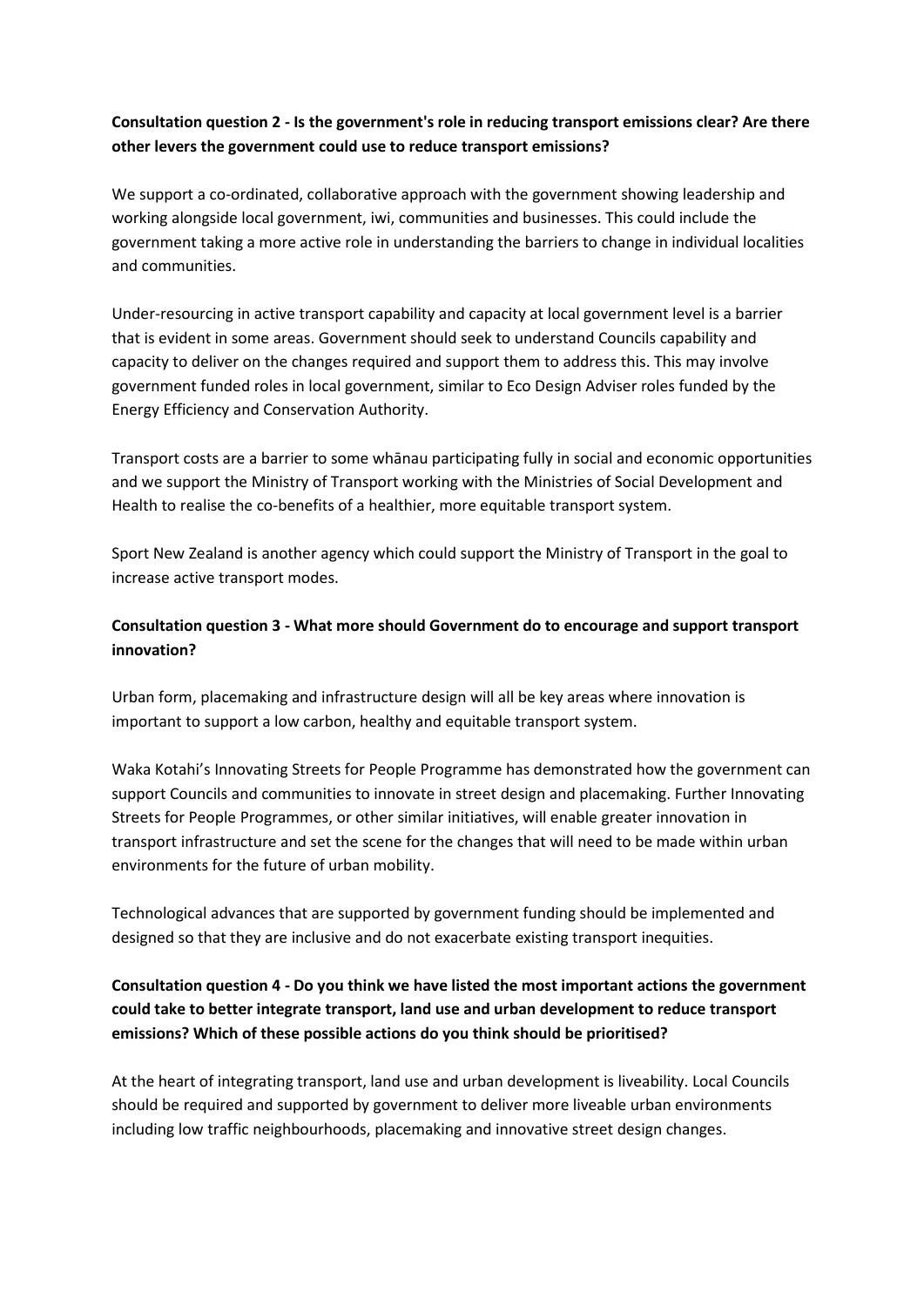Making streets attractive places to walk, wheel and play requires designing with communities, as has been done by Councils alongside Waka Kotahi in the Innovating Streets for People Programme. In this transition, strong leadership and a clear collective vision at central and local government is important to bring communities along on the journey.

Storytelling and communications are important tools and local Councils should be supported and adequately funded to ensure these functions are well executed in placemaking and Innovating Streets for People initiatives. This is an important part of getting buy-in and bringing communities along on the journey in the transition.

We agree that re-shaping streets to support public transport, active transport and placemaking could be done swiftly and cost-effectively provided learnings from the Innovating Streets for People Programme are integrated into the next revision of Innovating Streets for People funding or any new initiatives designed for this purpose. These include changes to regulations to better enable tactical urbanism, a clear vision from central government and a government backed mandate for change, as outlined above.

Supporting and investing in active transport planning, placemaking and urban design capability and capacity within local government would have significant benefits.

## **Consultation question 5 - Are there other travel options that should be considered to encourage people to use alternative modes of transport? If so, what?**

We agree that there is major untapped potential for walking and cycling to increase in mode share. We would like to see the government put out ambitious targets and increased funding for increasing vehicle kilometers travelled by these modes given the significant co-benefits for health.

A network of cycle infrastructure that caters for the diverse needs of riders, including women transporting children is important to realising the potential for cycling mode share to increase.

E-bikes can enable greater participation in cycling, particularly for women who may need to transport several children. Initiatives to support uptake of e-bikes in communities where upfront cost is a barrier would contribute towards transport equity. A mass roll out of secure cycle parking for e-bikes would also support the uptake of this technology.

Shared micro-mobility is another way to address transport equity as it could be subsidised by the government for low income earners. Alternatively, small scale micro-mobility sharing could occur in government-led urban developments, such as villages created by Kāinga Ora. Another form of shared micro-mobility that could be supported by the government is company fleets of e-bikes, which could be tax deductible.

Public transport is an area where subsidies are already provided to some users such as students and children. This could be expanded to those who would benefit most from access to low-cost public transport.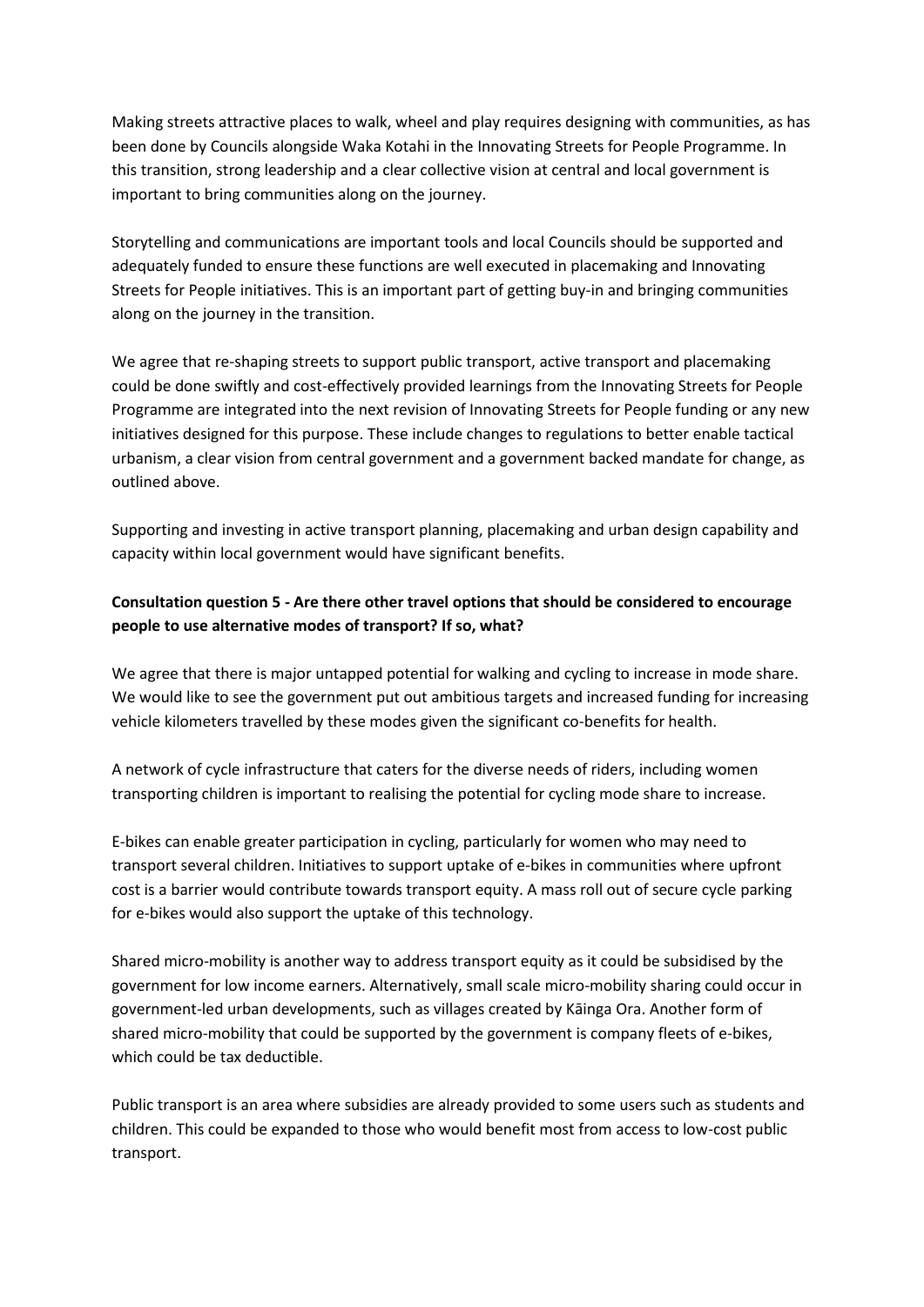We agree that public education and behaviour change campaigns are required, and emphasise the need for leadership and vision setting by central government in this area.

**Consultation question 6 - Pricing is sometimes viewed as being controversial. However, international literature and experiences demonstrate it can play a role in changing behaviour. Do you have any views on the role demand management, and more specifically pricing, could play to help Aotearoa reach net zero by 2050?** 

The impact of pricing mechanisms on low-income earners must be carefully considered in order to limit exacerbating existing transport inequities.

**Consultation question 7 - Improving our fleet and moving towards electric vehicles and the use of sustainable alternative fuels will be important for our transition. Are there other possible actions that could help Aotearoa transition its light and heavy fleets more quickly, and which actions should be prioritised?** 

We do not have anything to add to this discussion.

**Consultation question 8 - Do you support these possible actions to decarbonise the public transport fleet? Do you think we should consider any other actions?** 

We do not have anything to add to this discussion.

**Consultation question 9 - Do you support the possible actions to reduce domestic aviation emissions? Do you think there are other actions we should consider?** 

We do not have anything to add to this discussion.

**Consultation question 10 - The freight supply chain is important to our domestic and international trade. Do you have any views on the feasibility of the possible actions in Aotearoa and which should be prioritised?** 

We do not have anything to add to this discussion.

**Consultation question 11 - Decarbonising our freight modes and fuels will be essential for our net zero future. Are there any actions you consider we have not included in the key actions for freight modes and fuels?** 

We do not have anything to add to this discussion.

### **Consultation question 12 - A Just Transition for all of Aotearoa will be important as we transition to net zero. Are there other impacts that we have not identified?**

The transition to a low-carbon transport system is an opportunity to address transport equity and improve liveability in Aotearoa's towns and cities.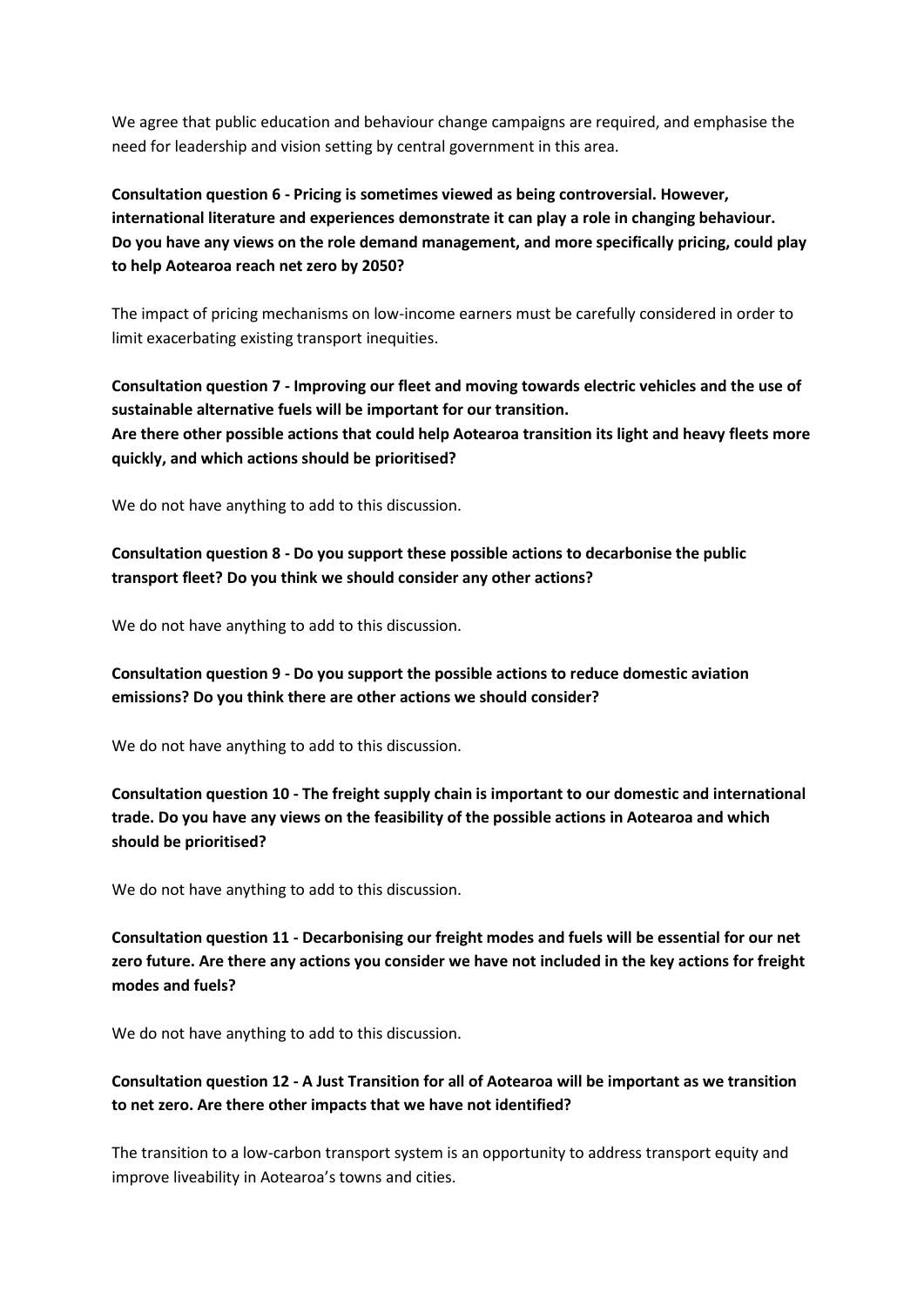Providing transport choices for those who experience inequities can be facilitated through new infrastructure, improved public transport service and reducing the cost of public or active transport. We support subsidies for public transport and e-bikes for those on low incomes.

We also support locating social housing in areas where there is access to walking and cycling infrastructure and activities are within walking or cycling distance.

We support marae based advisory groups to inform future government policy on the role of Māori and specific support for Māori in the transition to a low-carbon future.

# **Consultation question 13 - Given the four potential pathways identified in Hikina te Kohupara, each of which require many levers and policies to be achieved, which pathway do you think Aotearoa should follow to reduce transport emissions?**

Pathway 4 which involves the most significant reduction in light vehicle distances travelled through swiftly enabling quality compact urban environments, placemaking and high targets in increases in public transport, walking, cycling and shared mobility mode share.

# **Consultation question 14 - Do you have any views on the policies that we propose should be considered for the first emissions budget?**

We support the wide-range of policies outlined in budget period 1 and commend the prioritisation of shaping towns and cities and providing better travel options in the first emissions budget.

Below are further policies we believe should be considered for the first emissions budget:

- Support Councils to provide for active transport through funding capability and capacity for active transport planners. Government funded active transport planners could form a network either regionally or nationally for greater collaboration.
- Create contestable funds for medium-large scale local micro-mobility initiatives that seek to reduce the barriers to participation in individual localities and communities.
- Fund a communication and behaviour change campaign that seeks to inform communities on the journey we'll collectively need to take towards safer, healthier streets including reallocating street space.
- Review how co-benefits are considered, alongside public health experts and systems change makers, to ensure the full benefit to health and wellbeing are being considered, quantified, reported and communicated to communities.
- Investigate policy levers to ensure transport equity is adequately considered in decision making on infrastructure spend for transport.
- Investigate shifting public transport to public ownership to ensure it can be delivered in a way that considers transport equity.
- Form an advisory group tasked with understanding the barriers to women taking up cycling and micro-mobility and the system changes needed to remove these barriers.